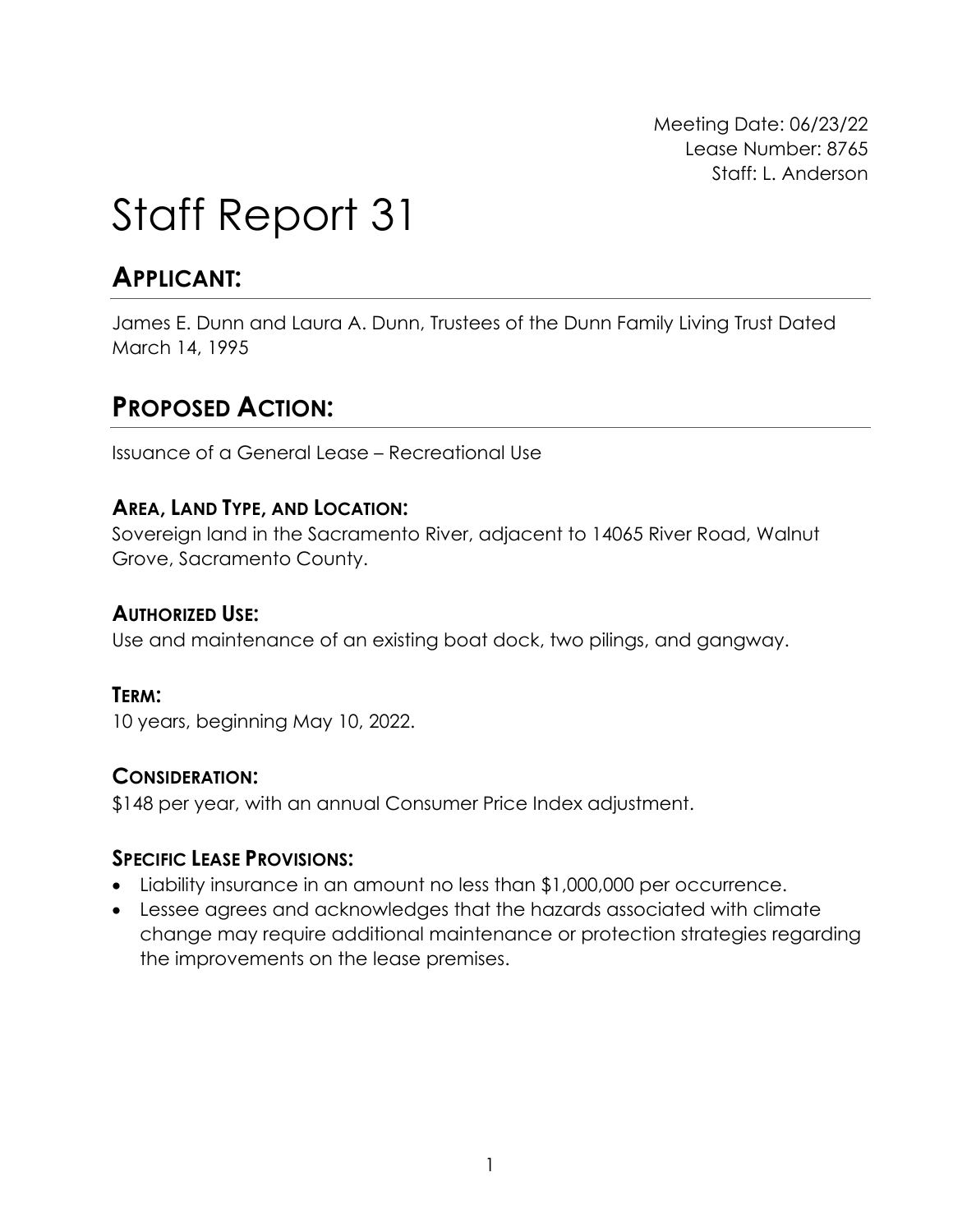# **STAFF ANALYSIS AND RECOMMENDATION:**

## **AUTHORITY:**

Public Resources Code sections 6005, 6216, 6301, 6501.1, 6503, 6503.5, and 6505.5; California Code of Regulations, title 2, sections 2000 and 2003.

## **PUBLIC TRUST AND STATE'S BEST INTERESTS:**

On April 26, 2013, the Commission authorized the issuance of a General Lease – Recreational Use to James E. Dunn and Laura A. Dunn, Trustees of the Dunn Family Living Trust Dated March 14, 1995. [\(Item C10, April 26, 2013\)](https://www.slc.ca.gov/Meeting_Summaries/2013_Documents/04-26-13/Items_and_Exhibits/C10.pdf). The lease expired May 9, 2022. The Applicant is applying for a General Lease – Recreational Use for the use and maintenance of an existing boat dock, two pilings, and gangway.

The subject facilities are used for the docking and mooring of boats and facilitate recreational boating. Recreational boating is a water-dependent use that is generally consistent with the common law Public Trust Doctrine. The California Legislature has identified private recreational boating facilities as an authorized use of Public Trust land (Pub. Resources Code, § 6503.5).

The proposed lease does not alienate the State's fee simple interest or permanently impair public rights. The lease is limited to a 10-year term, does not grant the lessee exclusive rights to the lease premises, and reserves an easement to the public for Public Trust-consistent uses. Upon termination of the lease, the lessee may be required to remove all improvements from State land and restore the lease premises to their original condition. The proposed lease requires the lessee to insure the lease premises and indemnify the State for any liability incurred as a result of the lessee's activities thereon. The lease also requires the payment of annual rent to compensate the people of the State for the occupation of the public land involved.

## **CLIMATE CHANGE:**

Climate change impacts, including sea level rise, more frequent and intense storm events, and increased flooding and erosion, affect both open coastal areas and inland waterways in California. The facilities are located on the Sacramento River, in a tidally influenced site vulnerable to flooding at current sea levels and at a higher risk of flood exposure given projected scenarios of sea level rise.

The California Ocean Protection Council updated the State of California Sea-Level Rise Guidance in 2018 to provide a synthesis of the best available science on sea level rise projections and rates. Commission staff evaluated the "high emissions,"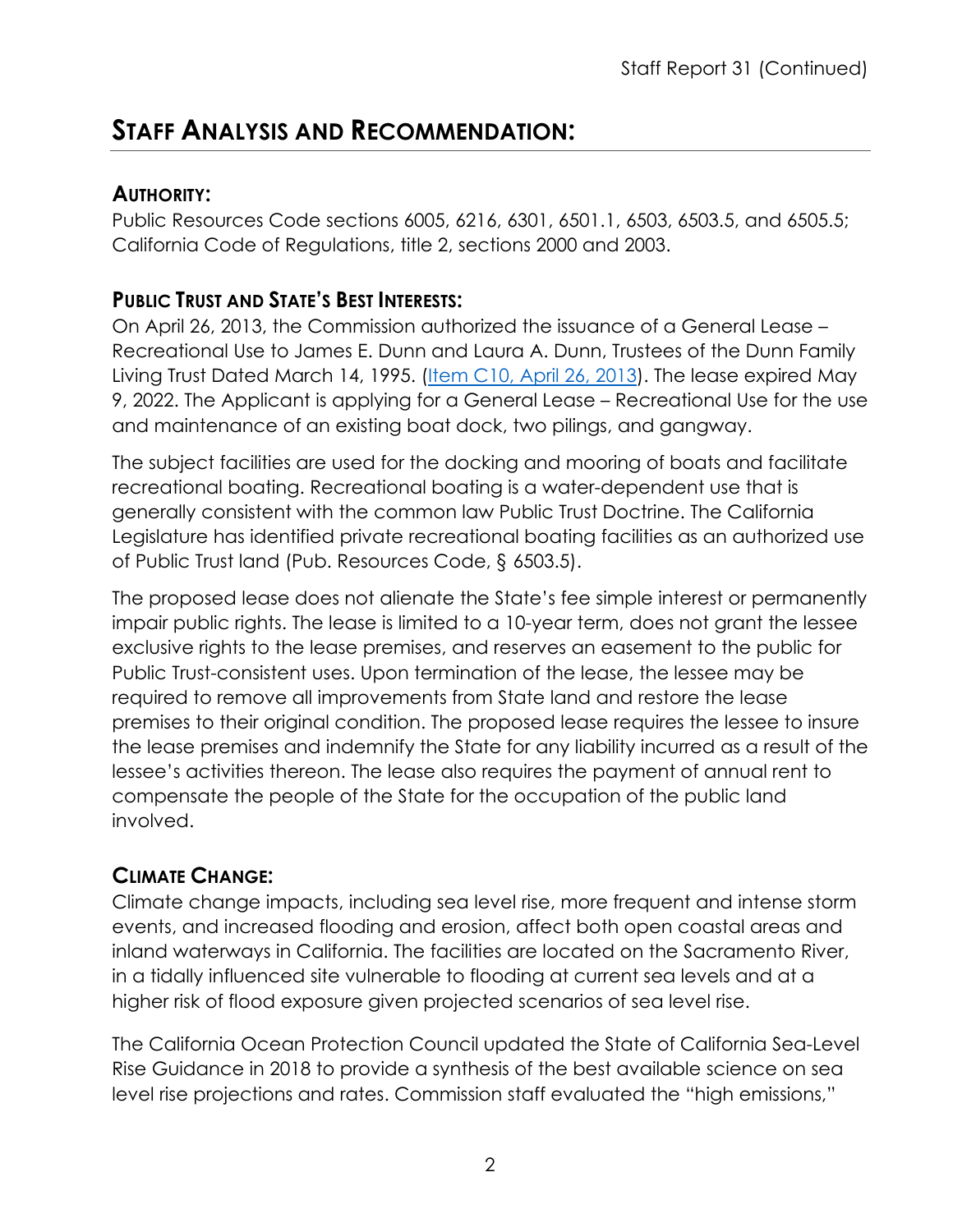"medium-high risk aversion" scenario to apply a conservative approach based on both current emission trajectories and the lease location and structures. The San Francisco tide gauge was used for the projected sea level rise scenario for the region as listed in Table 1.

| Year | <b>Projection (feet)</b> |
|------|--------------------------|
| 2030 | 0.8                      |
| 2040 | 1.3                      |
| 2050 | 19                       |
| 2100 |                          |

|  |  |  |  |  | Table 1. Projected Sea Level Rise for San Francisco |  |
|--|--|--|--|--|-----------------------------------------------------|--|
|  |  |  |  |  |                                                     |  |

Source: Table 13, State of California Sea-Level Rise Guidance: 2018 Update Note: Projections are with respect to a 1991 to 2009 baseline.

This effect could increase Sacramento River's inundation levels within the lease area. In addition, as stated in *Safeguarding California Plan: 2018 Update* (California Natural Resources Agency 2018), climate change is projected to increase the frequency and severity of natural disasters related to flooding, fire, drought, extreme heat, and storms (especially when coupled with sea level rise). In rivers and tidally influenced waterways, more frequent and powerful storms can result in increased flooding conditions and damage from storm-created debris as well as decreased bank stability and structure. Conversely, climate-change induced droughts could decrease river levels and flow for extended periods of time. Climate change and sea level rise will further influence riverine areas by changing erosion and sedimentation rates. Flooding and storm flow, as well as runoff, will likely increase scour and decrease bank stability at a faster rate.

The existing floating boat dock and gangway are adaptable to variable water levels, allowing them to rise and fall with storms and droughts and increasing their resiliency to some climate change impacts, but may require more frequent maintenance or replacement to ensure continued function during and after storm seasons and to avoid dislodgement of dock facilities. The combination of these projected conditions could also increase the likelihood of damage and affect the fixed piles within the lease premises during the term of the lease, which may need reinforcement and possibly replacement to withstand higher levels of flood exposure and more frequent storm events.

Regular maintenance, as referenced in the lease, may reduce the likelihood of severe structural degradation or dislodgement. Pursuant to the proposed lease, the Applicant acknowledges that the lease premises and adjacent upland are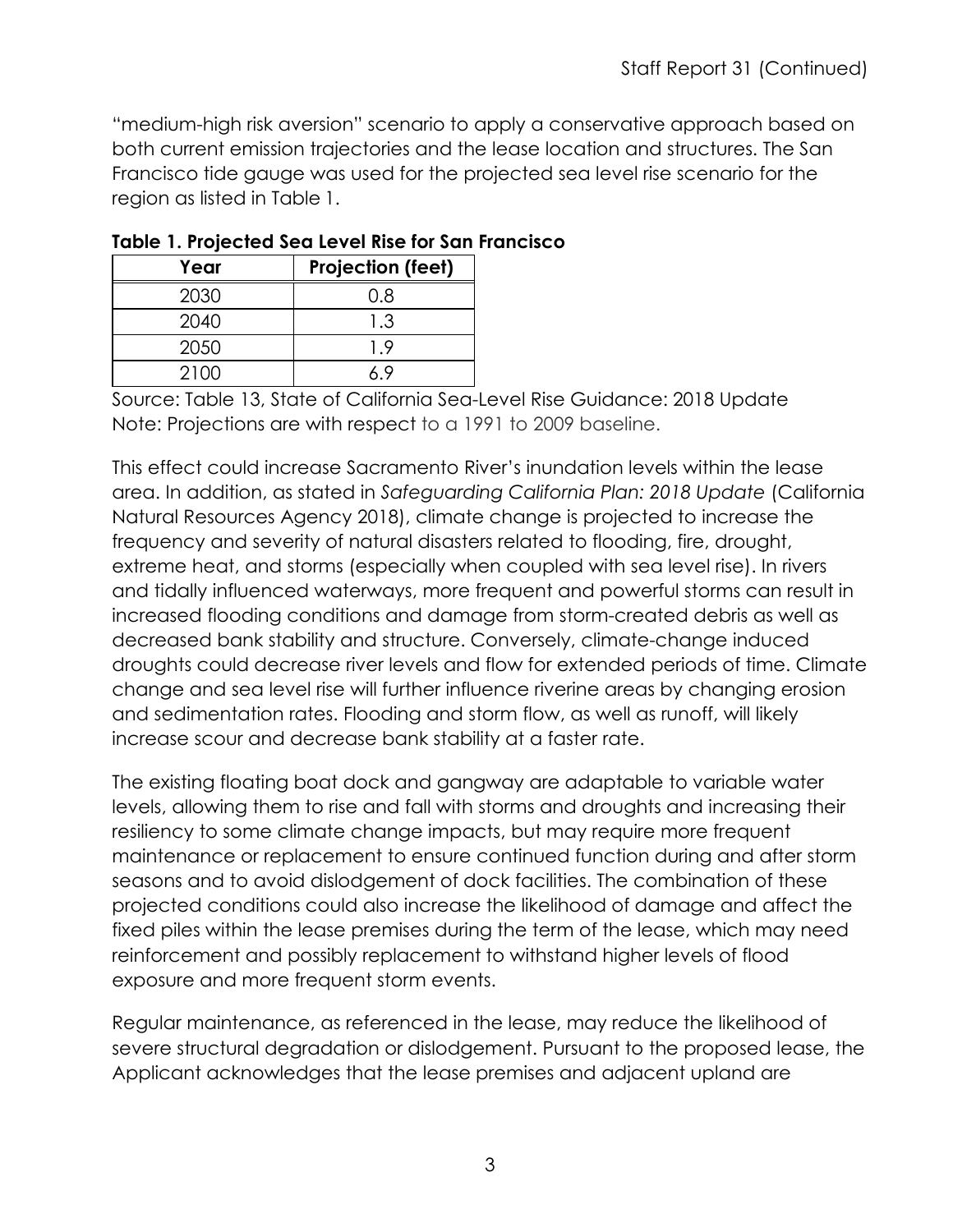located in an area that may be subject to the effects of climate change, including sea level rise.

## **CONCLUSION:**

For all the reasons above, staff believes the issuance of this lease will not substantially impair the public rights to navigation and fishing or substantially interfere with Public Trust needs and values at this location, at this time, and for the foreseeable term of the proposed lease; is consistent with the common law Public Trust Doctrine; and is in the best interests of the State.

# **OTHER PERTINENT INFORMATION:**

- 1. Approval or denial of an application is a discretionary action by the Commission. Each time the Commission approves or rejects a use of sovereign land, it exercises legislatively delegated authority and responsibility as trustee of the State's Public Trust lands. If the Commission denies the application, the Applicant, as the owner of the improvements on state land, may be required to remove the existing boat dock, two pilings, and gangway and restore the premises to their original condition. Upon expiration or prior termination of the lease, the lessee also has no right to a new lease or to renewal of any previous lease.
- 2. This action is consistent with the "Leading Climate Activism" and "Meeting Evolving Public Trust Needs" Strategic Focus Areas of the Commission's 2021- 2025 Strategic Plan.
- 3. Staff recommends that the Commission find that this activity is exempt from the requirements of the California Environmental Quality Act (CEQA) as a categorically exempt project. The project is exempt under Class 1, Existing Facilities; California Code of Regulations, title 2, section 2905, subdivision (a)(2).

Authority: Public Resources Code section 21084 and California Code of Regulations, title 14, section 15300 and California Code of Regulations, title 2, section 2905.

# **EXHIBITS:**

- A. Land Description
- B. Site and Location Map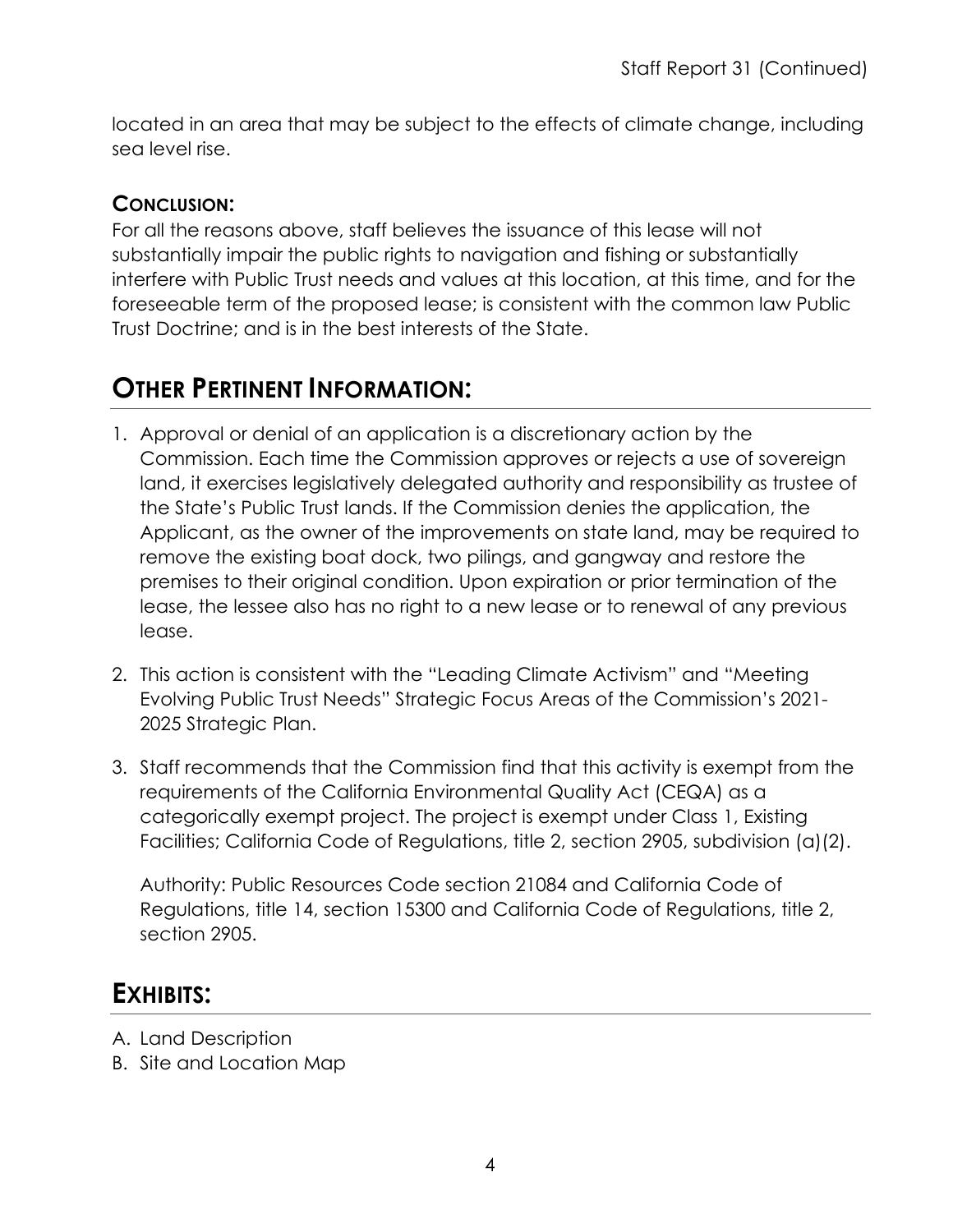# **RECOMMENDED ACTION:**

It is recommended that the Commission:

## **CEQA FINDING:**

Find that the activity is exempt from the requirements of CEQA pursuant to California Code of Regulations, title 14, section 15061 as a categorically exempt project, Class 1, Existing Facilities; California Code of Regulations, title 2, section 2905, subdivision (a)(2).

# **PUBLIC TRUST AND STATE'S BEST INTERESTS:**

Find that the proposed lease will not substantially impair the public rights to navigation and fishing or substantially interfere with the Public Trust needs and values at this location, at this time, and for the foreseeable term of the lease; is consistent with the common law Public Trust Doctrine; and is in the best interests of the State.

# **AUTHORIZATION:**

Authorize issuance of a General Lease – Recreational Use to the Applicant beginning May 10, 2022, for a term of 10 years, for the use and maintenance of an existing boat dock, two pilings, and gangway as described in Exhibit A and shown on Exhibit B (for reference purposes only) attached and by this reference made a part hereof; annual rent in the amount of \$148, with an annual Consumer Price Index adjustment; and liability insurance in an amount no less than \$1,000,000 per occurrence.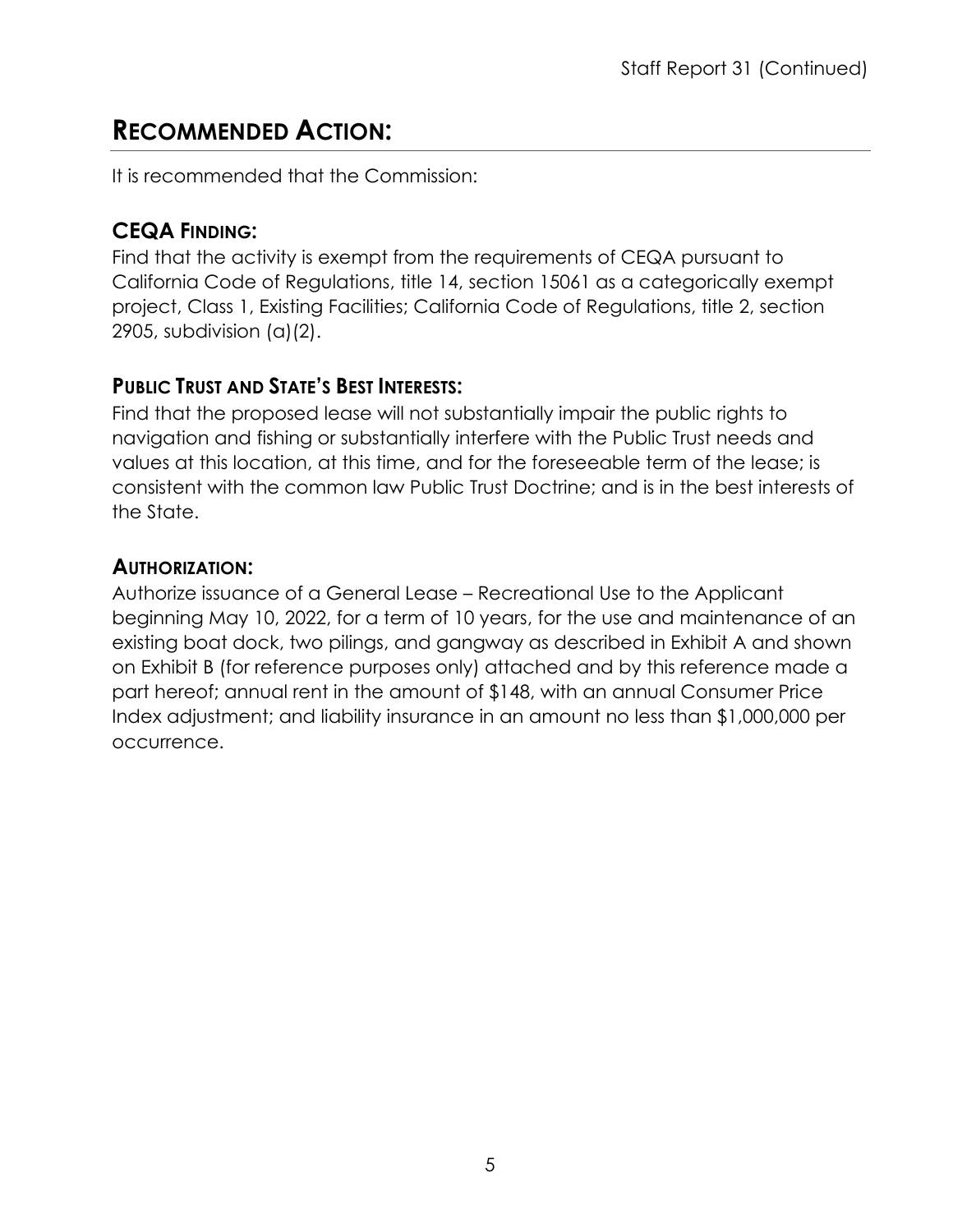#### **EXHIBIT A**

#### **LEASE 8765**

#### **LAND DESCRIPTION**

 A parcel of tide and submerged land situate in the bed of the Sacramento River, lying adjacent to Lot 1 of fractional Section 35, Township 5 North, Range 4 East, Mount Diablo Meridian, as shown on Official Plat approved June 18, 1859, County of Sacramento, State of California and more particularly described as follows:

 All those lands underlying an existing boat dock, gangway and two pilings lying adjacent to that parcel described in Grant Deed, recorded May 10, 2012 in Book 20120510 at Page 0719 in Official Records of said County.

TOGETHER WITH any applicable Impact Area(s).

 EXCEPTING THEREFROM any portion lying landward of the ordinary high water mark of the left bank of said river.

Accompanying plat is hereby made part of this description.

#### **END OF DESCRIPTION**

Prepared 09/27/2021by the California State Lands Commission Boundary Unit

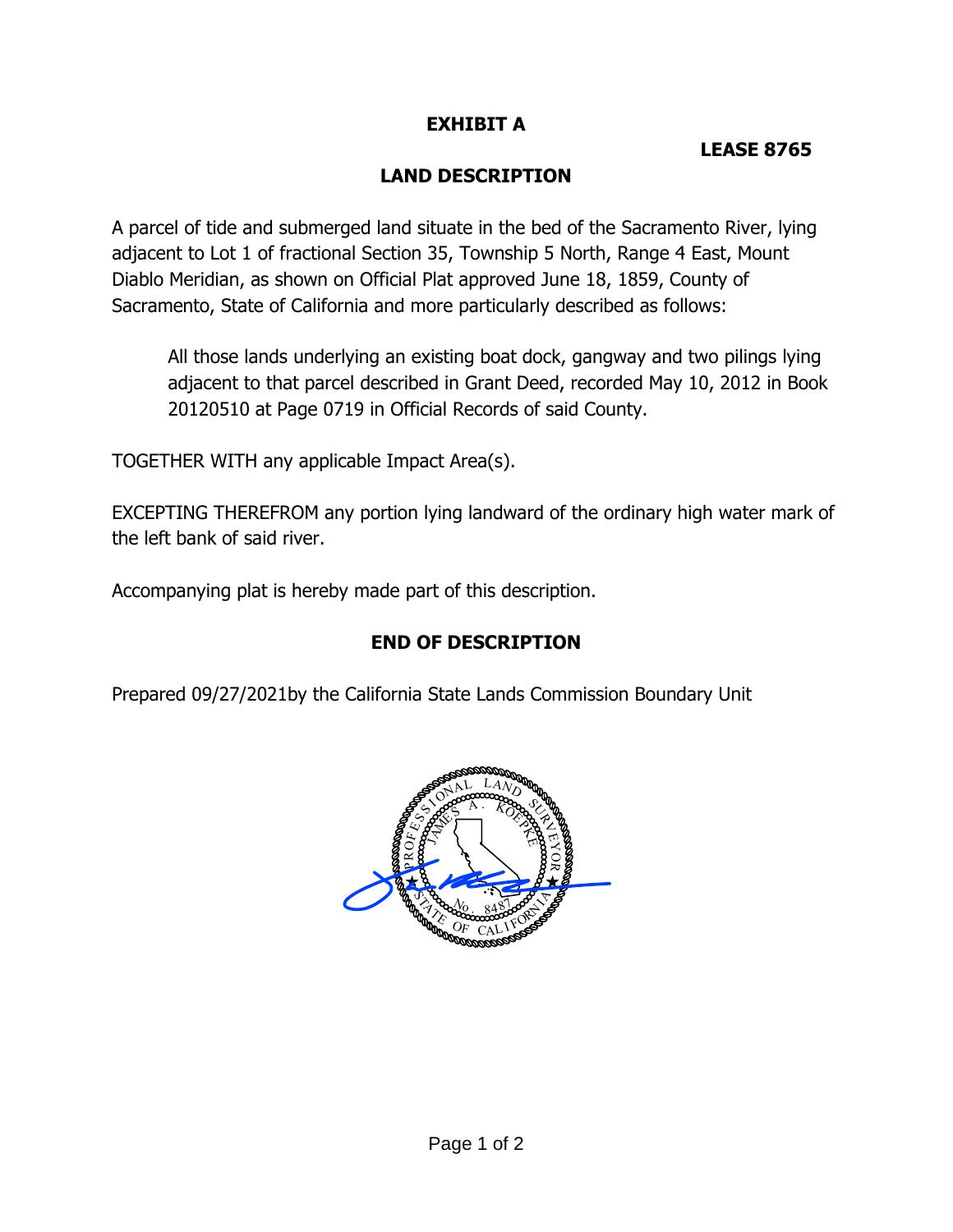